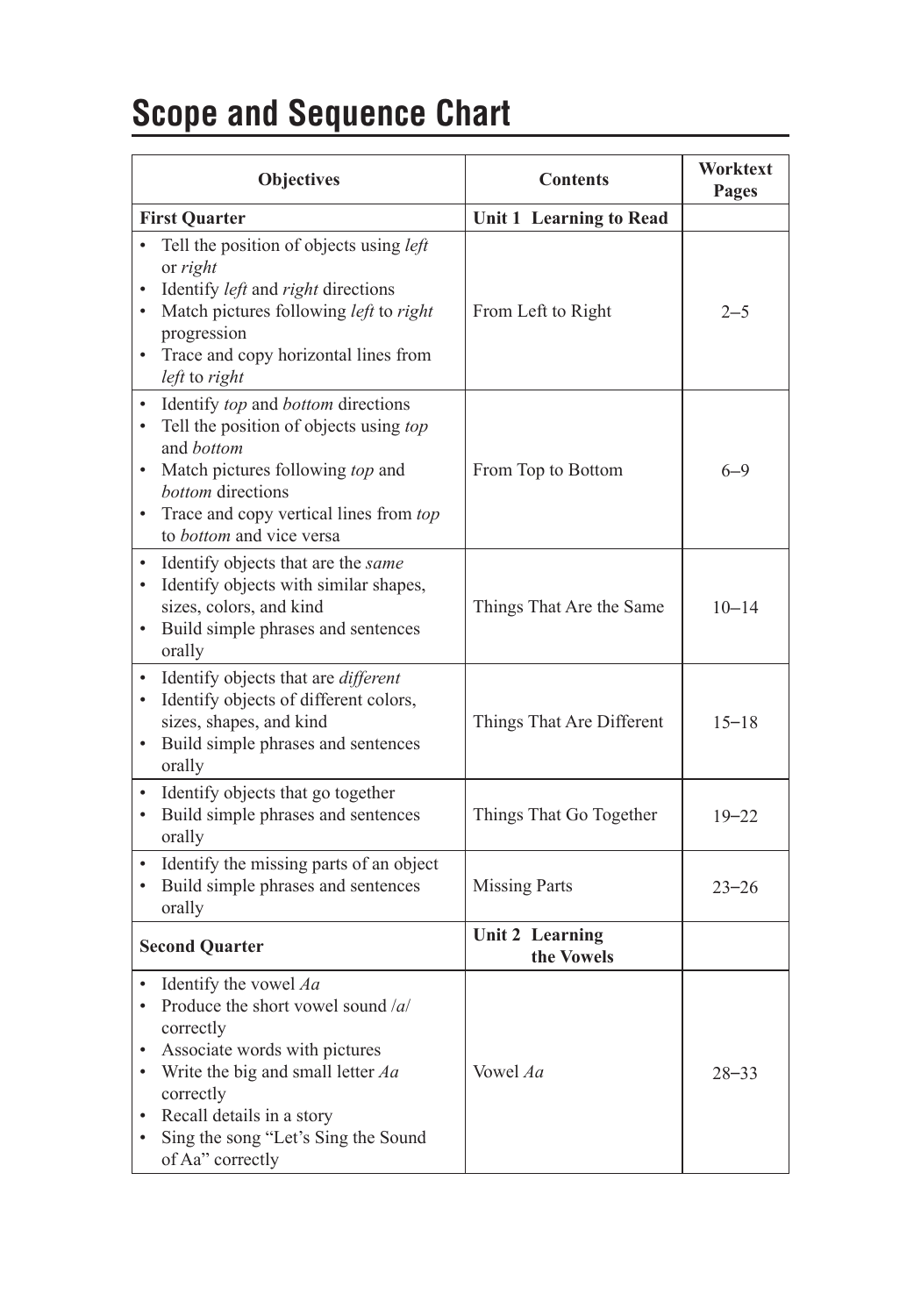|                                                       | <b>Objectives</b>                                                                                                                                                                                                                                                                                                                                                                    | <b>Contents</b>                          | Worktext<br>Pages |
|-------------------------------------------------------|--------------------------------------------------------------------------------------------------------------------------------------------------------------------------------------------------------------------------------------------------------------------------------------------------------------------------------------------------------------------------------------|------------------------------------------|-------------------|
| $\bullet$<br>$\bullet$<br>$\bullet$<br>$\bullet$      | Identify the vowel Ee<br>Produce the short vowel sound $/e$<br>Associate words with pictures<br>Write the big and small letter Ee correctly<br>Recall details in a story<br>Sing the song "Let's Sing the Sound<br>of Ee" correctly                                                                                                                                                  | Vowel Ee                                 | $34 - 39$         |
| $\bullet$<br>$\bullet$<br>٠<br>٠<br>٠<br>٠            | Identify the vowel Ii<br>Produce the short vowel sound of $\frac{i}{i}$<br>Associate words with pictures<br>Write the big and small letter <i>Ii</i> correctly<br>Recall details in a story<br>Sing the song "Let's Sing the Sound<br>of Ii" correctly                                                                                                                               | Vowel <i>Ii</i>                          | 40–45             |
| $\bullet$<br>$\bullet$<br>$\bullet$<br>$\bullet$<br>٠ | Identify the vowel Oo<br>Produce the short vowel sound of /o/<br>Associate words with pictures<br>Write the big and small letter Oo<br>correctly<br>Recall details in a story<br>Sing the song "Let's Sing the Sound<br>of Oo" correctly                                                                                                                                             | Vowel Oo                                 | $46 - 51$         |
| $\bullet$<br>٠<br>٠<br>٠<br>٠<br>٠                    | Identify the vowel $Uu$<br>Produce the short vowel sound of $/u/$<br>Associate words with pictures<br>Write the big and small letter $Uu$<br>correctly<br>Recall details in a story<br>Sing the song "Let's Sing the Sound<br>of Uu" correctly                                                                                                                                       | Vowel Uu                                 | $52 - 58$         |
|                                                       | <b>Third Quarter</b>                                                                                                                                                                                                                                                                                                                                                                 | Unit 3 Learning the<br><b>Consonants</b> |                   |
| $\bullet$<br>$\bullet$<br>$\bullet$<br>٠              | Identify the initial sound of the letter Mm<br>Produce the sound of the letter Mm<br>correctly<br>Identify the pictures of objects whose<br>names begin with the sound of the<br>letter Mm<br>Associate words with pictures<br>Write the big and small letter Mm<br>correctly<br>Distinguish the letter Mm from other<br>letters<br>Sing the song "Mm is for Meatballs"<br>correctly | Consonant Mm                             | $60 - 65$         |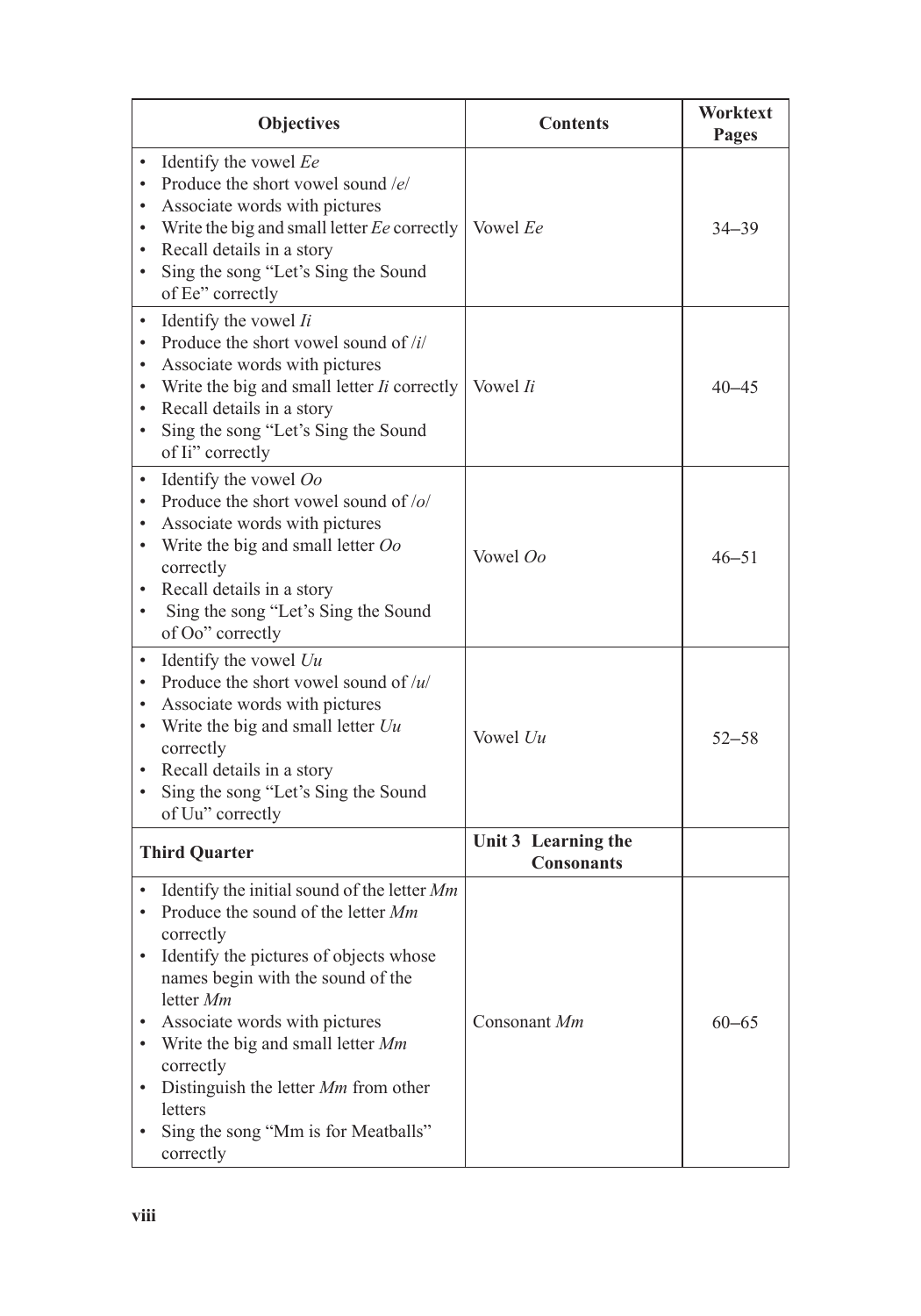|                                                               | <b>Objectives</b>                                                                                                                                                                                                                                                                                                                                                                          | <b>Contents</b> | Worktext<br>Pages |
|---------------------------------------------------------------|--------------------------------------------------------------------------------------------------------------------------------------------------------------------------------------------------------------------------------------------------------------------------------------------------------------------------------------------------------------------------------------------|-----------------|-------------------|
| $\bullet$<br>$\bullet$<br>$\bullet$<br>$\bullet$              | Identify the initial sound of the letter Ss<br>Produce the sound of the letter Ss<br>correctly<br>Identify the pictures of objects whose<br>names begin with the sound of the<br>letter Ss<br>Associate words with pictures<br>Write the big and small letter Ss<br>correctly<br>Distinguish the letter Ss from other<br>letters<br>Sing the song "Ss is for Starfish"<br>correctly        | Consonant Ss    | $66 - 71$         |
| $\bullet$<br>$\bullet$<br>$\bullet$<br>$\bullet$<br>$\bullet$ | Identify the initial sound of the letter $Tt$<br>Produce the sound of the letter $Tt$<br>correctly<br>Identify pictures of objects whose<br>names begin with the sound of the<br>letter $Tt$<br>Associate words with pictures<br>Write the big and small letter $Tt$<br>correctly<br>Distinguish the letter $Tt$ from other<br>letters<br>Sing the song "Tt is for Toy Truck"<br>correctly | Consonant $Tt$  | $72 - 77$         |
| $\bullet$<br>$\bullet$<br>$\bullet$<br>$\bullet$<br>$\bullet$ | Identify the initial sound of the letter Nn<br>Produce the sound of the letter $Nn$<br>correctly<br>Identify pictures of objects whose<br>names begin with the sound of the<br>letter $Nn$<br>Associate words with pictures<br>Write the big and small letter $Nn$<br>correctly<br>Distinguish the letter $Nn$ from other<br>letters<br>Sing the song "Nn is for Necktie"<br>correctly     | Consonant Nn    | $78 - 83$         |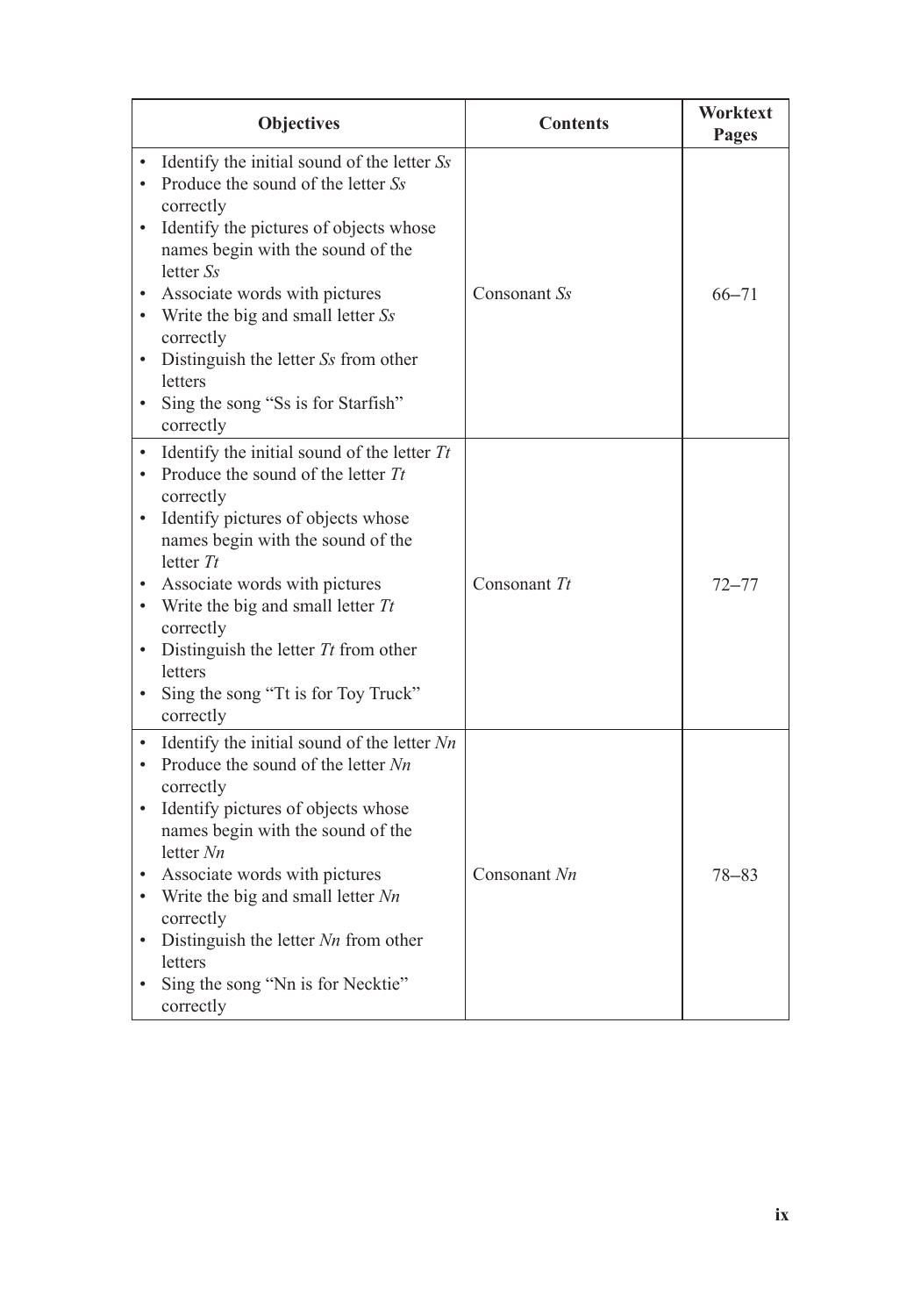|                                                               | <b>Objectives</b>                                                                                                                                                                                                                                                                                                                                                                                            | <b>Contents</b> | Worktext<br>Pages |
|---------------------------------------------------------------|--------------------------------------------------------------------------------------------------------------------------------------------------------------------------------------------------------------------------------------------------------------------------------------------------------------------------------------------------------------------------------------------------------------|-----------------|-------------------|
| $\bullet$<br>$\bullet$<br>$\bullet$                           | Identify the initial sound of the letter $Rr$<br>Produce the sound of the letter Rr<br>correctly<br>Identify the pictures of objects whose<br>names begin with the sound of the<br>letter $Rr$<br>Associate words with pictures<br>Write the big and small letter $Rr$<br>correctly<br>Distinguish the letter $Rr$ from other<br>letters<br>Sing the song "Rr is for Rabbit"<br>correctly                    | Consonant Rr    | $84 - 89$         |
| $\bullet$<br>$\bullet$<br>$\bullet$<br>$\bullet$              | Identify the initial sound of the Letter Ll<br>Produce the sound of the letter Ll<br>correctly<br>Identify the pictures of objects whose<br>names begin with the sound of the<br>letter $LI$<br>Associate words with pictures<br>Write the big and small letter Ll<br>correctly<br>Distinguish the letter $Ll$ from other<br>letters<br>Sing the song "Ll is for Lemon"<br>correctly                         | Consonant Ll    | $90 - 95$         |
| $\bullet$<br>$\bullet$<br>$\bullet$<br>$\bullet$<br>$\bullet$ | Identify the initial sound of the letter Bb<br>Produce the sound of the letter Bb<br>correctly<br>Name words beginning with the sound<br>of the letter Bb<br>Identify the beginning sound of names<br>of objects<br>Write the big and small letter Bb<br>correctly<br>Associate words with pictures<br>Distinguish the letter <i>Bb</i> from other<br>letters<br>Sing the song "Bb, bb, Banana"<br>correctly | Consonant Bb    | $96 - 101$        |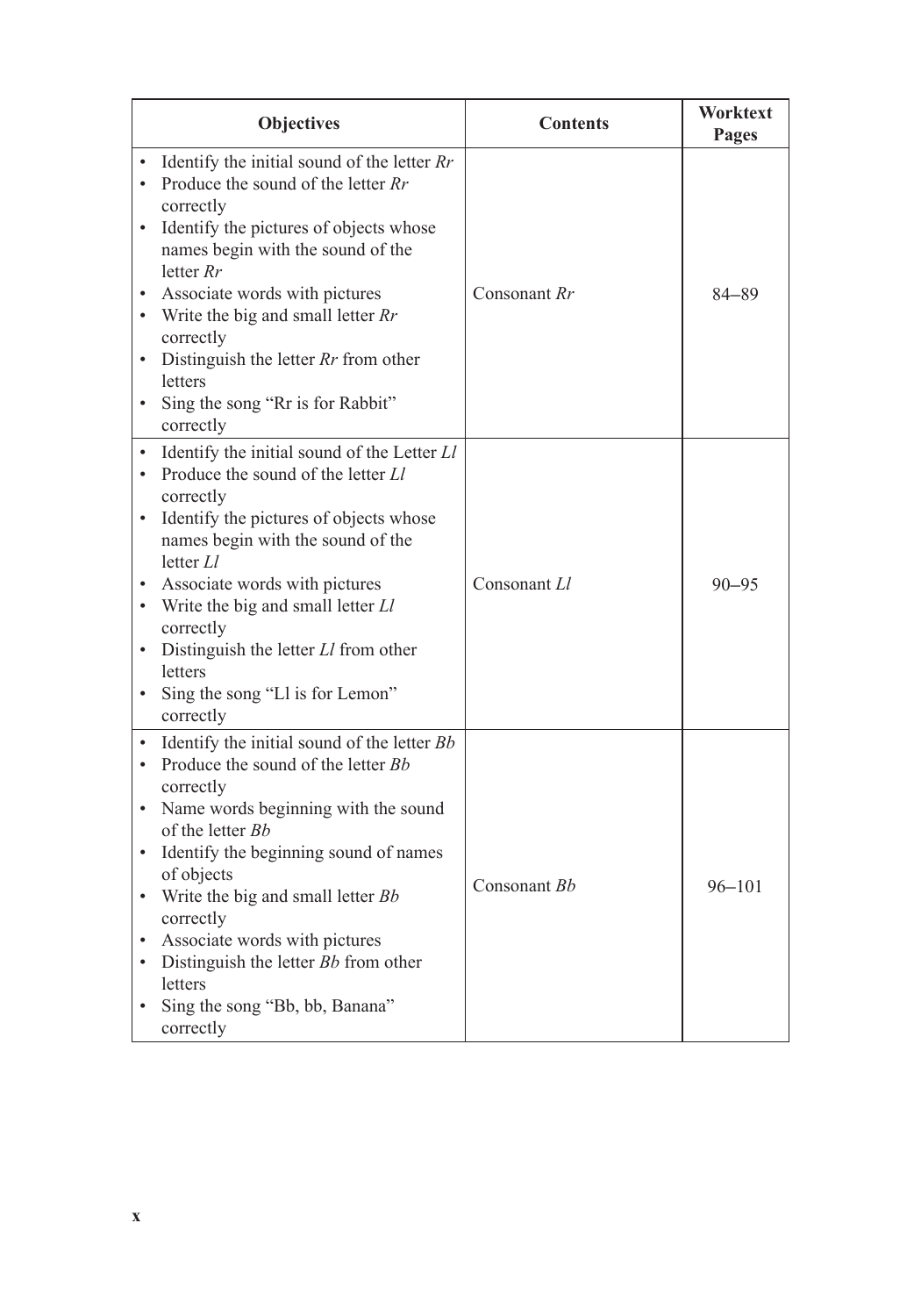| <b>Objectives</b>                                                                                                                                                                                                                                                                                                                                                                                                                                       | <b>Contents</b> | Worktext<br>Pages |
|---------------------------------------------------------------------------------------------------------------------------------------------------------------------------------------------------------------------------------------------------------------------------------------------------------------------------------------------------------------------------------------------------------------------------------------------------------|-----------------|-------------------|
| Identify the initial sound of the letter $Pp$<br>Produce the sound of the letter $Pp$<br>$\bullet$<br>correctly<br>Identify pictures of objects whose<br>$\bullet$<br>names begin with the sound of the<br>letter $Pp$<br>Associate words with pictures<br>Write the big and small letter $Pp$<br>$\bullet$<br>correctly<br>Distinguish the letter $Pp$ from other<br>$\bullet$<br>letters<br>Sing the song "Pp, Pp, Peacock"<br>$\bullet$<br>correctly | Consonant Pp    | $102 - 107$       |
| Identify the initial sound of the letter $Ff$<br>Produce the sound of the letter Ff<br>$\bullet$<br>correctly<br>Identify pictures of objects whose<br>$\bullet$<br>names begin with the sound of the<br>letter $Ff$<br>Associate words with pictures<br>Write the big and small letter Ff<br>$\bullet$<br>correctly<br>Distinguish the letter $Ff$ from other<br>letters<br>Sing the song "Ff, Ff, Farmer" correctly                                   | Consonant Ff    | $108 - 113$       |
| Identify the initial sound of the letter Dd<br>$\bullet$<br>Produce the sound of the letter Dd<br>correctly<br>Identify pictures of objects whose<br>$\bullet$<br>names begin with the sound of the<br>letter Dd<br>Associate words with pictures<br>Write the big and small letter Dd<br>$\bullet$<br>correctly<br>Distinguish the letter Dd from other<br>$\bullet$<br>letters<br>Sing the song "Dd, Dd, Domino"<br>correctly                         | Consonant Dd    | $114 - 119$       |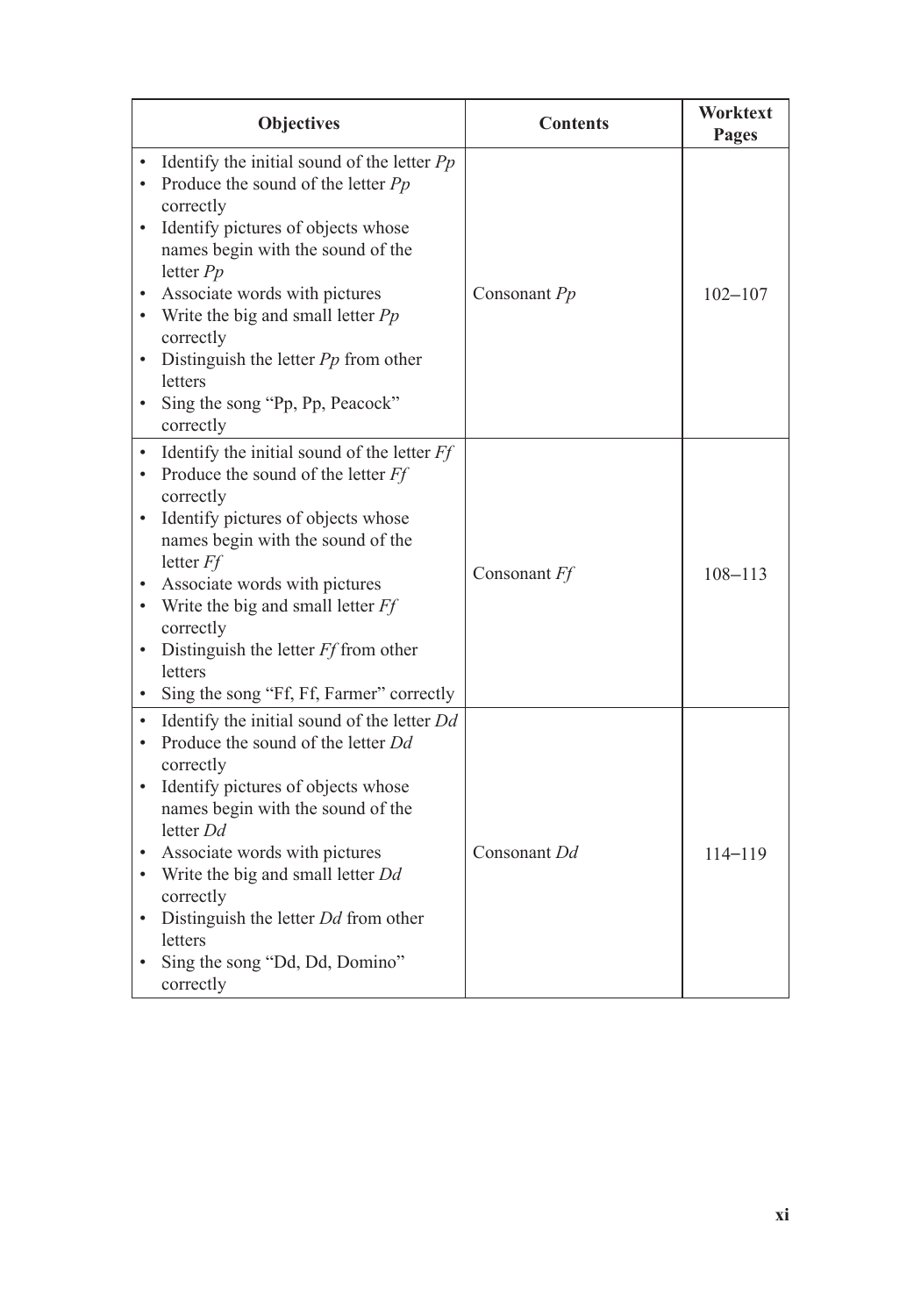|                                                               | <b>Objectives</b>                                                                                                                                                                                                                                                                                                                                                                        | <b>Contents</b> | Worktext<br>Pages |
|---------------------------------------------------------------|------------------------------------------------------------------------------------------------------------------------------------------------------------------------------------------------------------------------------------------------------------------------------------------------------------------------------------------------------------------------------------------|-----------------|-------------------|
| $\bullet$<br>$\bullet$<br>$\bullet$<br>$\bullet$              | Identify the initial sound of the letter $Gg$<br>Produce the sound of the letter Gg<br>correctly<br>Identify pictures of objects whose<br>names begin with the sound of the<br>letter $Gg$<br>Associate words with pictures<br>Write the big and small letter Gg<br>correctly<br>Distinguish the letter $Gg$ from other<br>letters<br>Sing the song "Gg, Gg, Garden"<br>correctly        | Consonant Gg    | $120 - 125$       |
|                                                               | <b>Fourth Quarter</b>                                                                                                                                                                                                                                                                                                                                                                    |                 |                   |
| $\bullet$<br>$\bullet$<br>$\bullet$<br>$\bullet$              | Identify the initial sound of the letter Cc<br>Produce the sound of the letter Cc<br>correctly<br>Identify pictures of objects whose<br>names begin with the sound of the<br>letter $Cc$<br>Associate words with pictures<br>Write the big and small letter Cc<br>correctly<br>Distinguish the letter Cc from other<br>letters<br>Sing the song "Cats and Carrots"<br>correctly          | Consonant Cc    | $126 - 131$       |
| $\bullet$<br>$\bullet$<br>$\bullet$<br>$\bullet$<br>$\bullet$ | Identify the initial sound of the letter $Kk$<br>Produce the sound of the letter $Kk$<br>correctly<br>Identify pictures of objects whose<br>names begin with the sound of the<br>letter $Kk$<br>Associate words with pictures<br>Write the big and small letter $Kk$<br>correctly<br>Distinguish the letter $Kk$ from other<br>letters<br>Sing the song "Kites and Kittens"<br>correctly | Consonant Kk    | $132 - 136$       |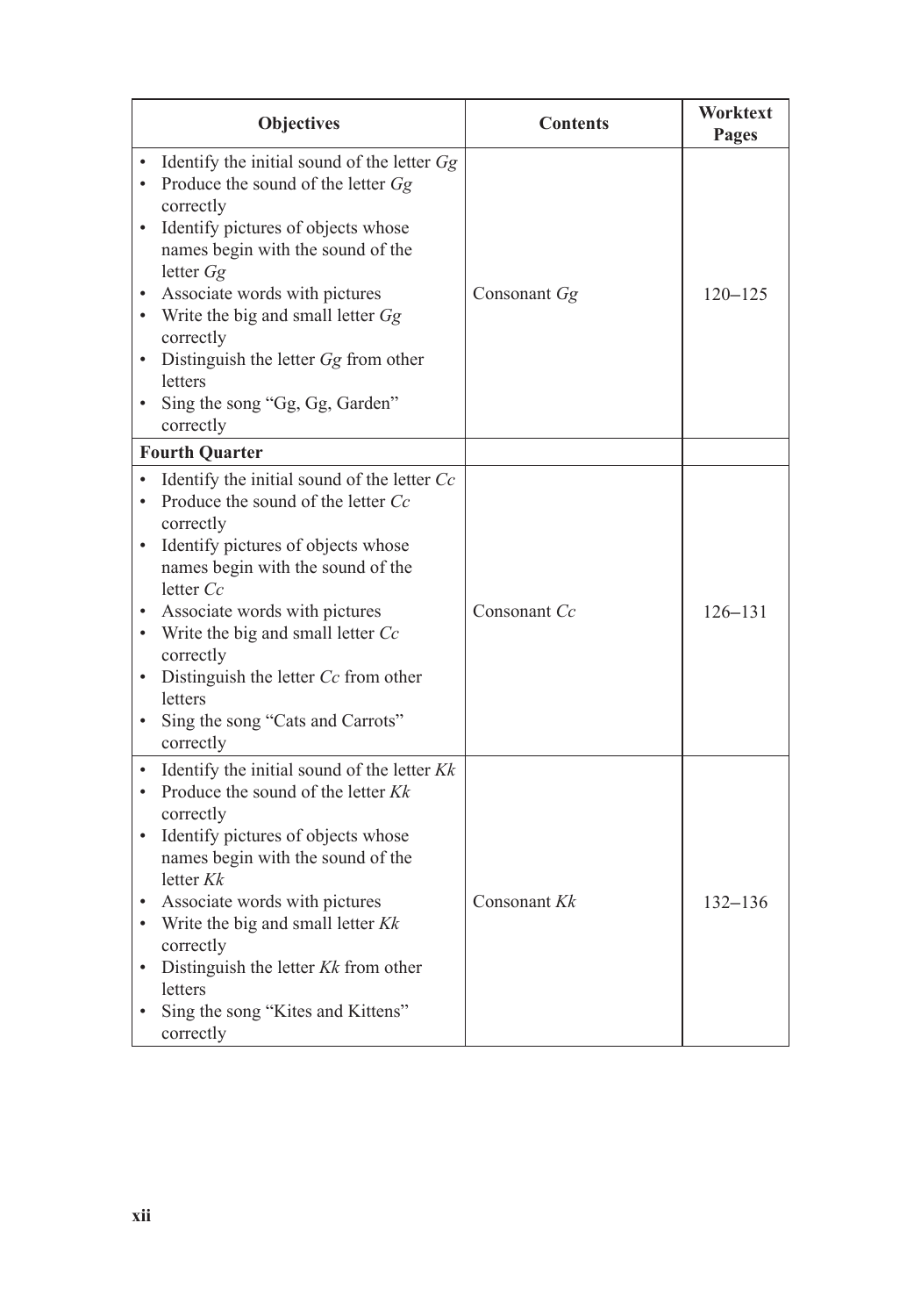| $\bullet$<br>$\bullet$<br>٠<br>٠<br>٠<br>٠                                              | Identify the initial sound of the letter $Jj$<br>Produce the sound of the letter $Jj$<br>correctly<br>Identify pictures of objects whose<br>names begin with the sound of the<br>letter $Jj$<br>Associate words with pictures<br>Write the big and small letter Jj correctly<br>Distinguish the letter $J_j$ from other letters<br>Sing the song "Juices, Jam, and<br>Jackfruit" correctly                | Consonant $Jj$ | $137 - 141$ |
|-----------------------------------------------------------------------------------------|-----------------------------------------------------------------------------------------------------------------------------------------------------------------------------------------------------------------------------------------------------------------------------------------------------------------------------------------------------------------------------------------------------------|----------------|-------------|
| $\bullet$<br>$\bullet$<br>$\bullet$<br>٠<br>$\bullet$<br>$\bullet$                      | Identify the initial sound of the letter Hh<br>Produce the sound of the letter <i>Hh</i><br>correctly<br>Identify pictures of objects whose<br>names begin with the sound of the<br>letter Hh<br>Associate words with pictures<br>Write the big and small letter Hh<br>correctly<br>Distinguish the letter Hh from other<br>letters<br>Sing the song "Hammer, Hen" correctly                              | Consonant Hh   | $142 - 146$ |
| $\bullet$<br>$\bullet$<br>$\bullet$<br>$\bullet$<br>$\bullet$<br>$\bullet$<br>$\bullet$ | Identify the initial sound of the letter $W_W$<br>Produce the sound of the letter Ww<br>correctly<br>Identify the pictures of objects whose<br>names begin with the sound of the<br>letter $Ww$<br>Associate words with pictures<br>Write the big and small letter $W_W$<br>correctly<br>Distinguish the letter $Ww$ from other<br>letters<br>Sing the song "Wendy Wants to Wiggle<br>and Wave" correctly | Consonant $Ww$ | $147 - 151$ |
| $\bullet$<br>٠                                                                          | Identify the initial sound of the letter $Xx$<br>Produce the sound of the letter $Xx$<br>correctly<br>Identify the pictures of objects whose<br>names begin with the sound of the<br>letter $Xx$<br>Associate words with pictures<br>Write the big and small letter $Xx$ correctly<br>Distinguish the letter $Xx$ from other<br>letters<br>Sing the song "Lexie and Rex" correctly                        | Consonant Xx   | $152 - 156$ |